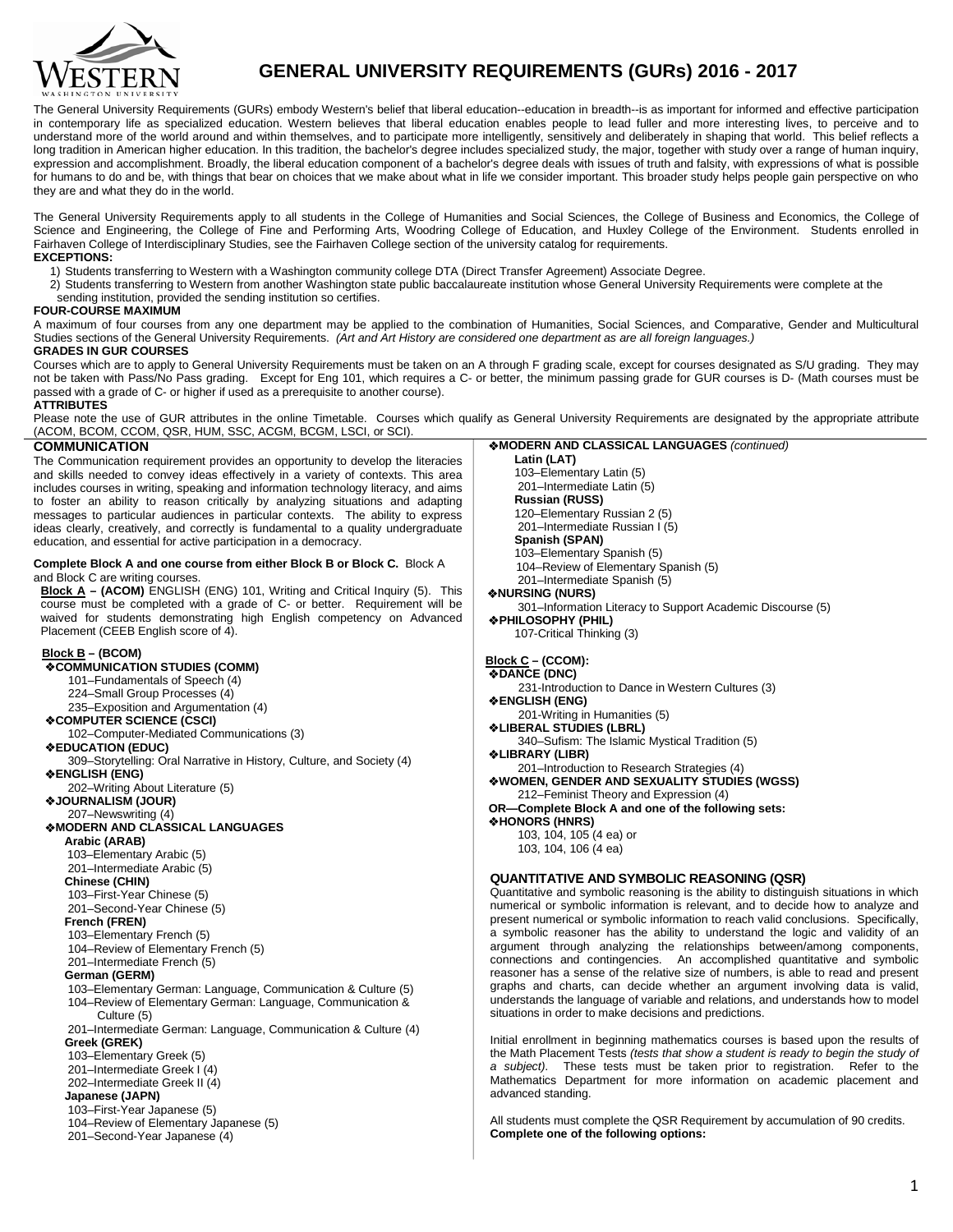#### **Option 1: MATH 107**–Mathematical Reasoning and Its Applications (4) **and one course from: ANTHROPOLOGY (ANTH)** 335-Quantitative Methods in Anthropology (5) **COMPUTER SCIENCE (CSCI)**  103–Introduction to Computer Game Development (4) 172–Introduction to Robotics (4) **ENVIRONMENTAL STUDIES (ENVS)**  201–Understanding Environmental Data and Information (3) 221–Geographic Information Science Survey (3) **FINANCE (FIN)**  216–Personal Investing (4)  **MANAGEMENT (MGMT)**  201–Introduction to Business (4) **MATH (MATH)** 112–Functions and Algebraic Methods (5) **PHILOSOPHY (PHIL)**  102–Introduction to Logic (3) **SOCIOLOGY (SOC)** 304–Statistics for Sociology (5) **Option 2: MATH 112**–Functions and Algebraic Methods (5) **and one course from: ANTHROPOLOGY (ANTH)** 335-Quantitative Methods in Anthropology (5) **COMPUTER SCIENCE (CSCI)**  103–Introduction to Computer Game Development (4) 172–Introduction to Robotics (4) **ENVIRONMENTAL STUDIES (ENVS)**  201–Understanding Environmental Data and Information (3) 221–Geographic Information Science Survey (3)  **FINANCE (FIN)**  216–Personal Investing (4) **MANAGEMENT (MGMT)**  201–Introduction to Business (4) **MATH (MATH)** 107–Mathematical Reasoning and Its Applications (4) **PHILOSOPHY (PHIL)**  102–Introduction to Logic (3) **SOCIOLOGY (SOC)** 304–Statistics for Sociology (5) **Option 3: One transfer course with an MPAR attribute and one course from: ANTHROPOLOGY (ANTH)** 335-Quantitative Methods in Anthropology (5) **COMPUTER SCIENCE (CSCI)**  103–Introduction to Computer Game Development (4) 172–Introduction to Robotics (4) **ENVIRONMENTAL STUDIES (ENVS)**  201–Understanding Environmental Data and Information (3) 221–Geographic Information Science Survey (3) **FINANCE (FIN)**  216–Personal Investing (4) **MANAGEMENT (MGMT)**  201–Introduction to Business (4)  **MATH (MATH)**  112–Functions and Algebraic Methods (5) **PHILOSOPHY (PHIL)**  102–Introduction to Logic (3) **SOCIOLOGY (SOC)** 304–Statistics for Sociology (5) **Option 4: One course from: MATH (MATH)**  114–Precalculus I (5) 115–Precalculus II (5) 118–Accelerated Precalculus (5) 124–Calculus and Analytic Geometry I (5) *(Only one of Math 124 and Math 134 may be taken for credit)*  134–Calculus I Honors (5) *(Only one of Math 134 and Math 124 may be taken for credit)* 156–Algebra With Applications to Business and Economics (4) 157–Calculus With Applications to Business and Economics (4) 160–Mathematics and Art (4) 240–Introduction to Statistics (4)  **COMPUTER SCIENCE (CSCI)**  138–Programming Fundamentals in Visual Basic (4) 140–Programming Fundamentals in C++ (4) 141–Computer Programming I (4) 145–Computer Programming and Linear Data Structures (4) **Option 5: One transfer course with an MSAT attribute**

#### **Option 6: BAE-Elementary Education students only: MATH (MATH)**

 381–Teaching K-8 Mathematics I (4) and 382–Teaching K-8 Mathematics II (4)

# **HUMANITIES (HUM)**

The Humanities requirement provides an introduction to the subject matter, methods of inquiry and forms of expression of academic fields that treat language, literature, fine arts, history, philosophy and religion in the Western cultural tradition. The humanities study principal themes, issues and images concerning human beings and their place in the universe, as these have been shaped and expressed since ancient times, in thought, imagination and action.

# **Complete one of the following options:**

**Option 1: Complete 3 courses from at least two departments; 12 credits minimum ART (ART)** 109–Visual Dialogue (3) **ART HISTORY (A/HI)**  210-History of Architecture: Prehistory to Modernity (3) 220–Visual Culture in the Ancient World (3) 221–Visual Culture in Medieval Europe (3) 230–Visual Culture in 15<sup>th</sup> and 16<sup>th</sup> Century Europe (3) 231–Visual Culture in 17<sup>th</sup> and 18<sup>th</sup> Century Europe (3) 240–Visual Culture in Western Europe in the 19th Century (3) 241–Visual Culture in Western Europe and America in the 20th Century (3) **CLASSICAL STUDIES (CLST)** 117–The Ancient Legacy (5) 260–Masterworks of Ancient Greek Literature (4) 270–Literature of Rome and Her Empire (4) 350–Greek Mythology (4) **COMMUNICATION STUDIES (COMM)** 220–Communication Theory (5) 230–Rhetoric and Social Change (5) **DANCE (DNC)** 108–Introduction to the Fine Arts: the Classics (3) 230–Making Movement Art (3) **DESIGN (DSGN)** 111–Design View (3) 211–Foundations of Visual Communication (3) **ENGLISH (ENG)**  214–Shakespeare (5) 215–British Literature (5) 216–American Literature (5) 238–Society Through Its Literature (5) *(May be taken only once for GUR credit)*  270–Language and Society (5) 282–Global Literatures (5) 332–Literature and Philosophy (5) 339–Mythology and Literature (5) **FAIRHAVEN (FAIR)** 334S-Holocaust Film (5) *(Also taught as INTL 338)* **HISTORY (HIST)**  103–Introduction to American Civilization: American History to 1865 (5) 104–Introduction to American Civilization: American History Since 1865 (5) 111–Introduction to Western Civilization: Prehistory to 476 (5) 112–Introduction to Western Civilization: 476-1713 (5) 113–Introduction to Western Civilization: 1713 to Present (5) 121–World History to 500 (5) 123–World History, 1500 to the Present (5) 131–Going to College in America (5) 151–Communities of the Ancient World (5) 152–Being Human (5) 277–Canada: A Historical Survey (5) 314–The American and European Enlightenment (5) **HONORS (HNRS)** 103–Major Cultural Traditions I (4) 104–Major Cultural Traditions II (4) 201–Colloquium in Philosophy (4) 205–Colloquium in History (4) **INTERNATIONAL STUDIES (INTL)**  338-Holocaust Film (5) *(Also taught as FAIR 334S)* **JOURNALISM (JOUR)**  340–History of U.S. Journalism (4) **LIBERAL STUDIES (LBRL)** 110–Confession and Self-Promotion: Autobiography from Augustine to the Blogosphere (5) 121–The Western Tradition I: The Ancient World (5) 122–The Western Tradition II: Medieval and Early Modern Europe (5) 123–The Western Tradition III: The Modern World (5)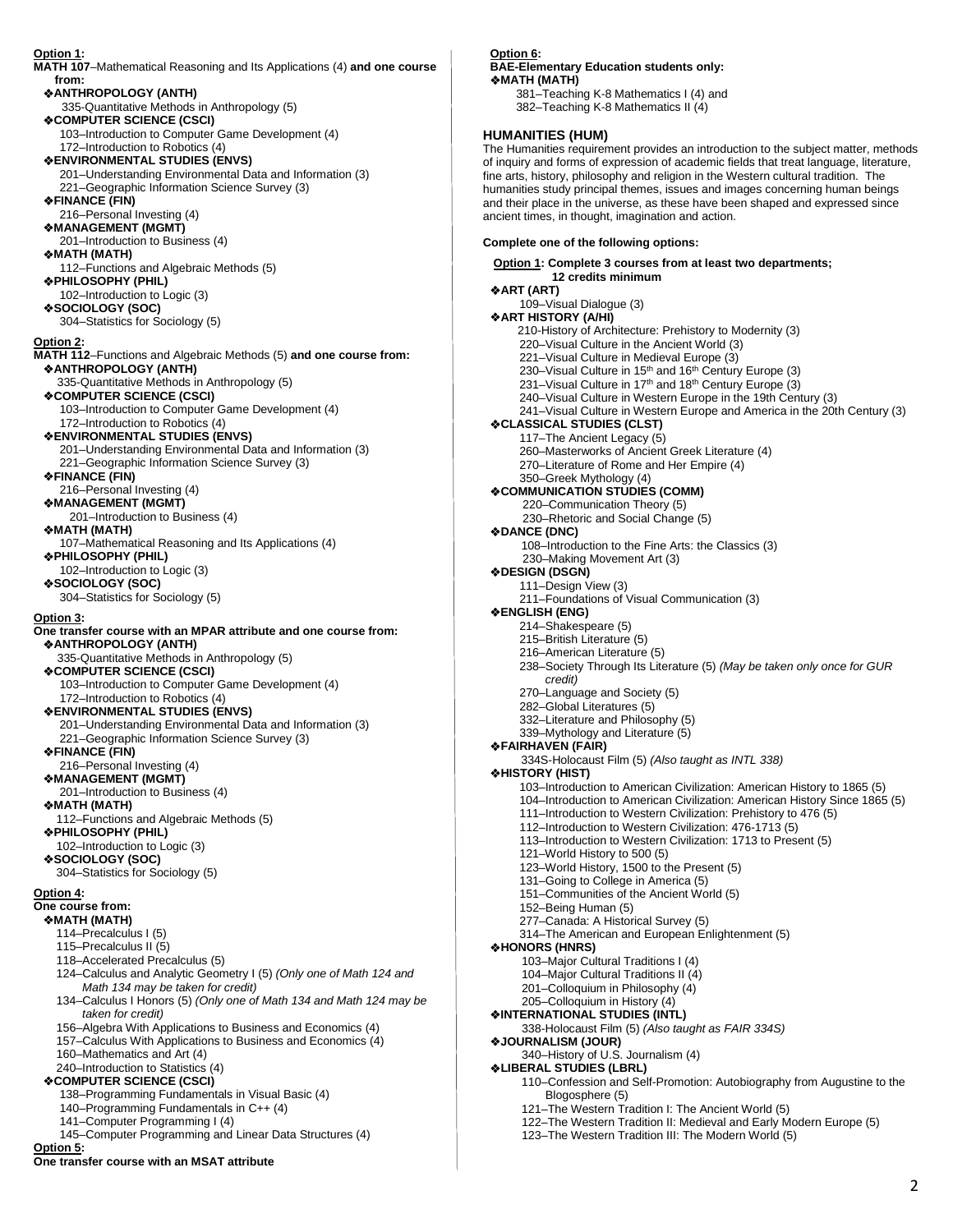**LIBERAL STUDIES (LBRL)** *(continued)* 232–Myth and Folklore (5) 243–Art and Ideas (5) 265-Science and Religion in American Culture (5) 321–Between Renaissance and Inquisition: Censorship and Religious Conflict in Spain's Golden Age (5) 323–The Romantic Paradox: Love, Life and Death (5) 325–Surveillance, Voyeurism and the Culture of Suspicion (5) 333–Religion in America (5) 336–New Testament and Early Christianity (5) **MODERN AND CLASSICAL LANGUAGES French (FREN)**  202–Intermediate French (5) 203–Intermediate French (5) 301–Grammar Review (4) 302– Written Exposition (3)  **German (GERM**) 202–Intermediate German: Language, Communication & Culture (4) 203–Intermediate German: Language, Communication & Culture (4) 301–High Intermediate German: Contexts & Culture (4) 302–Advanced German: Contexts & Cultures I (4) **Latin (LAT)** 202–Intermediate Latin (5) 203–Intermediate Latin (5) **Portuguese (PORT)** 304– Portuguese for Spanish Speakers (5) **Russian (RUSS)** 202–Intermediate Russian II (5) 203–Intermediate Russian III (5) 301–Third-Year Composition (3) 302–Third-Year Composition (3) **Spanish (SPAN)** 202–Intermediate Spanish (5) 203–Intermediate Spanish (5) 301–Grammar Review and Composition (4) 302–Grammar Review and Composition (4)  **MUSIC (MUS)**  104–The Art of Listening to Music (3) 105–Survey of Popular and Rock Music (3) 106–Introduction to Hip-Hop (3) 107–Introduction to Country Music (3) 108-Survey of Video Game Music (3) 202-Jazz: Genesis and Evolution (3) **NURSING (NURS)** 305–Social Justice and Healthcare (5)  **PHILOSOPHY (PHIL)** 112–Introduction to Philosophy: Moral Issues (3) 113–Introduction to Philosophy: Philosophy of Religion (3) 114–Introduction to Philosophy: Knowledge and Reality (3) 115–Environmental Ethics (3) 340–Philosophy of Science (3) 350–Political Philosophy (3) *(Only one of Philosophy 350 and Political Science 261 may be taken for GUR credit)* 355–Aesthetics and the Philosophy of Art (3) 360–Society, Law and Morality (3) **POLITICAL SCIENCE (PLSC)**  261–Introduction to Political Theory (5) *(Only one of Political Science 261 and Philosophy 350 may be taken for GUR credit)*   **RECREATION (RECR)**  301–Work and Leisure Through the Ages (4) **THEATRE ARTS (THTR)** 101–Introduction to the Art of the Theatre (3) 201–Introduction to the Cinema (3) 202–Film Genre (3) *(May be taken only once for GUR credit)* 380–Theatre History I (4) 381–Theatre History II (4) 382–Theatre History III (4)  **Option 2: Complete one of the following sets LIBERAL STUDIES** (LBRL) 121, 122, 123 (5 ea) **MISTORY** (HIST) 111, 112, 113 (5 ea) **SOCIAL SCIENCES (SSC)** The Social Sciences requirement provides an introduction to the content, methods and applications of academic fields that treat psychological, social, political and economic behavior, development and variation of human culture, and uses of geographical space. Though differing in subject and approach, the social sciences insist in common on empirical investigation and seek to discover coherent patterns in human activity.

#### **Complete 3 courses from at least two departments; 12 credits minimum ANTHROPOLOGY (ANTH)**

102–Introduction to Human Origins (5)

 201–Introduction to Cultural Anthropology (5) *(Only one of Anthropology 201 and Honors 203 may be taken for credit)* 

**ANTHROPOLOGY (ANTH)** *(continued)* 210–Introduction to Archaeology (5) 247–Introduction to Linguistic Anthropology (5) **CANADIAN-AMERICAN STUDIES (C/AM)** 200–Introduction to Canadian Studies (5) **COMMUNICATION SCIENCES AND DISORDERS (CSD)** 210– Communication and the Mind (3) **COMMUNICATION STUDIES (COMM)** 228–Organizational Communication (5) 240–Media Studies (5) **ECONOMICS (ECON)** 101–Markets and Society (4) 206–Introduction to Microeconomics (4) (*Only one of Honors 209 and Economics 206 may be taken for credit)* 207–Introduction to Macroeconomics (4) **EDUCATION (EDUC)**  109–Scholarship of Teaching and Learning (4) 115–Introduction to Contemporary Education Issues (4) 280 – Climate Change, Social Justice and Public Education (4) **ENVIRONMENTAL STUDIES (ENVS)** 110–Ecogastronomy: The Art and Science of Food (2) 111–Ecogastronomy: Topics/Discussion (1) 202–Introduction to Environmental Studies and Sustainability (3) 204–Human Geography (4) 240–Geography and World Affairs (2) 342–Geography of the World Economy (4) **FAIRHAVEN (FAIR)** 311B–The American Legal System (5). *(Only one of FAIR 311B, MGMT 271, PLSC 311 may be taken for GUR credit)* 312F–Globalizations since 1870 (5) *(Also taught as INTL 312)*  **FINANCE (FIN)** 215–Personal Finance (4) **HEALTH EDUCATION (HLED)** 201–Perspectives of Human Lifestyle and Wellness (3) 210–Introduction to Public Health (4) **HONORS (HNRS)** 203–Colloquium in Anthropology (4) *(Only one of Honors 203 and Anthropology 201 may be taken for credit)* 204–Colloquium in Psychology (4) *(Only one of Honors 204 and Psychology 101 may be taken for credit)* 206–Colloquium in Political Science (4) *(Only one of Honors 206 and Political Science 101 may be taken for credit)* 209–Colloquium in Microeconomics (4) (*Only one of Honors 209 and Economics 206 may be taken for credit)* 221–Interdisciplinary Colloquium in Science and Social Science (4) 252–Colloquium in Sociology (4) **INTERNATIONAL STUDIES (INTL)**  312–Globalizations Since 1870 (5) (*Also taught as FAIR 312F)*  **JOURNALISM (JOUR)**  190–Introduction to Mass Media (5) **LEADERSHIP STUDIES (LDST)** 100–Leading Responsibly (2) 101–Introduction to Leadership Studies (5) **LINGUISTICS (LING)**  201–Introduction to Language and Linguistics (5) 204–Sociolinguistics (4) **MANAGEMENT (MGMT)** 271-Law and the Business Environment (4) *(Only one of PLSC 311 FAIR 311B and MGMT 271 may be taken for GUR credit)* **NURSING (NURS)** 412–Policy, Leadership and U.S. Healthcare (5) **POLITICAL SCIENCE (PLSC)**  101–Government and Politics in the Modern World (5) *(Only one of Political Science 101 and Honors 206 may be taken for credit)* 250–The American Political System (5) 271–Introduction to International Relations (5) 291–Introduction to Comparative Politics (5) 311–Introduction to Law and Judicial Process (5) *(Only one of PLSC 311, FAIR 311B and MGMT 271 may be taken for GUR credit)* 372–International Political Economy (5). **PSYCHOLOGY (PSY)** 101–Introduction to Psychology (5) *(Only one of Psychology 101 and Honors 204 may be taken for credit)* 116–Human Sexuality (5) 117–The Psychology of Identity (5) 341–Psychology and Culture (5) **SOCIOLOGY (SOC)**  221–Introduction to Population Issues (5) 234–Special Topics in Sociology (5) *(May be taken only once for GUR credit)*  251–Sociology of Deviant Behavior (5) 255–Social Organization of Criminal Justice (5) 260–The Family in Society (5) 342–Sociology of Religion (5)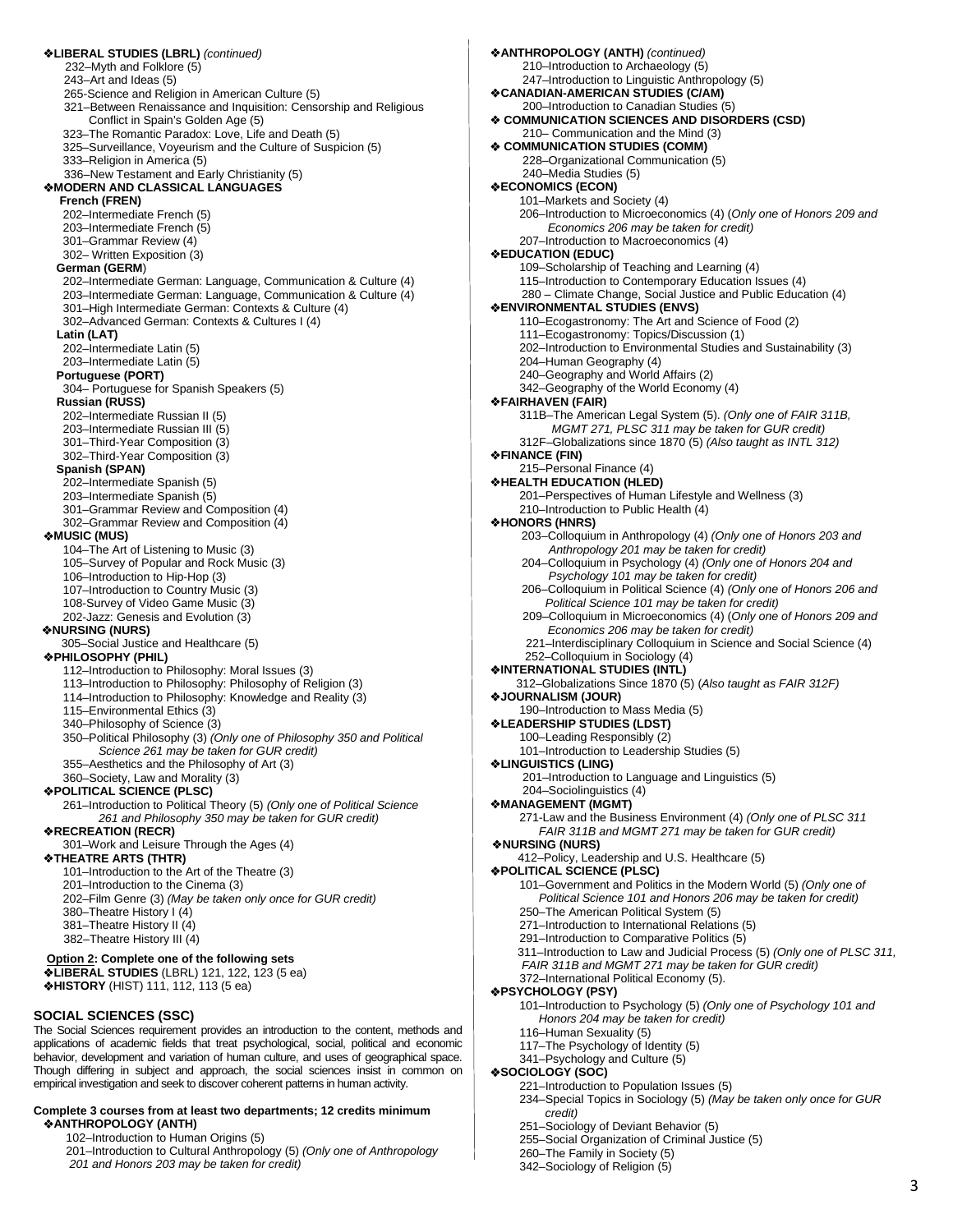# **COMPARATIVE, GENDER, AND MULTICULTURAL STUDIES (ACGM & BCGM)**

Acquaintance with the values and viewpoints of a variety of cultures and societal roles helps overcome provincialism, aids self-understanding and is an important element in an educated outlook on the contemporary world.

**Complete 2 courses, one from Block A and one from Block B.**

#### **Block A—Primary emphasis outside North America and/or Europe.** *Provides an introduction to civilizations of Asia, Africa, the Middle East and Latin America.*   **ANTHROPOLOGY (ANTH)**  362–Peoples of Asia (5) 365–Peoples of Latin America (5)  **ART HISTORY (A/HI)** 201-Zen and the Art of Tea (3) 250-African Visual Culture from Prehistory to Present (3) 270–Visual Culture in South and Southeast Asia (3) 271–Visual Culture in East Asia (3)  **DANCE (DNC)**  232–Movement and Culture (3)  **EAST ASIAN STUDIES (EAST)**  201–Introduction to East Asian Civilizations (5) *(Also taught as HIST 280)* 202–East Asian History in the Early-Modern and Modern Eras (5) (*Also taught as HIST 281)*  230–Modern Chinese Society and Language (3) 333–East Asia: Society and Environment (3) (*Also taught as ENVS 333)* 360–China and the Emerging World Economy: From Antiquity to the Early Modern (5) *(Also taught as LBRL 360)*  **ENGLISH (ENG)** 335–Literary and Creative Expressions Across Asia, Africa, the Middle East, and Latin America (5) 336–Scriptural Literatures (5)  **ENVIRONMENTAL STUDIES (ENVS)** 333–East Asia: Society and Environment (3) *(Also taught as EAST 333)* 334–South Asia: Society and Environment (3) 335–The Middle East: Society and Environment (3)  **EURASIAN STUDIES (EUS)** 210–Nomads of Eurasia (5)  **FAIRHAVEN (FAIR)** 210A–World Issues (5) 334H–Human Rights in Africa (5) 334K-Human Trafficking and Smuggling (4) *(Also taught as INTL 335)* 371B–Topics in Middle East Studies (3-6)  **HISTORY (HIST)**  232-History of the Jews (5) 273–Latin America: 1492-1824 (5) 274–Latin America: 1824 to the Present (5) 280–Introduction to East Asian Civilizations (5) *(Also taught as EAST 201)* 281–East Asian History in the Early-Modern and Modern Eras (5) *(Also taught as EAST 202)* 285–African History to 1800 (5) 286–African History 1800–Present (5) 287–Introduction to Islamic Civilization (5) 288–History of the Modern Middle East (5) 290-The Early Modern Atlantic World (5) 359–America and Vietnam (5)  **HONORS (HNRS)** 105–Major Cultural Traditions III (4)  **INTERNATIONAL STUDIES (INTL)**  201–Introduction to Global Studies (5) 335-Human Trafficking and Smuggling (4) *(Also taught as FAIR 334K)*  **LIBERAL STUDIES (LBRL)** 231–Introduction to the Study of Religion (5) 271–Humanities of India (5) 273–Art and Society in China and Japan (5) 275–Humanities of Japan (5) 276–Humanities of Africa (5) 277–Humanities of China (5) 278–Humanities of Islamic Civilization (5) 283–Religion and Globalization (5) 332–World Religions (5) 334–Hebrew Bible and the Religion of Ancient Israel (5) 338–Mysticism (5) 345-Fierce Goddesses of India (5) 360–China and the Emerging World Economy: From Antiquity to the Early Modern (5*) (Also taught as EAST 360)* 362–Islam in the Indian Ocean World (5) 372–Postcolonial Novels: Art, Rhetoric and Social Context (5) 375-Buddhism (5) 378–Religion and Society in India (5) 380–Religion and Society in China (5)

382–Religion and Society in Japan (5)

 **MODERN AND CLASSICAL LANGUAGES Arabic (ARAB)**  202–Intermediate Arabic (5) 203–Intermediate Arabic (5) **Chinese (CHIN)**  202–Second-Year Chinese (5) 203–Second-Year Chinese (5) 301–Third-Year Chinese (4) 302–Third-Year Chinese (4) 303–Third-Year Chinese (4) 304–Chinese Grammar and Composition (4)  **Japanese (JAPN)**  202–Second-Year Japanese (4) 203–Second-Year Japanese (4) 301–Third-Year Japanese (4) 302–Third-Year Japanese (4) 303–Third-Year Japanese (4) 305–Japanese Conversation (3) 401–Advanced Japanese (4) **MUSIC (MUS)** 205–Survey of World Musical Cultures (3) **NURSING (NURS)** 452–Global Health Inequities and Interventions (5) **POLITICAL SCIENCE (PLSC)** 346–Politics of Inequality (5) **SOCIOLOGY (SOC)**  334-Contemporary Chinese Society (5) 348–Global Health (5) 366–Colonialism, Slavery, and Links to Contemporary Racism (5) 390–Globalization and Families (5)  **WOMEN, GENDER AND SEXUALITY STUDIES (WGSS)**  314–Global Women (4) **Block B—Primary emphasis inside North America and/or Europe.** *Provides an introduction to multicultural experience and to gender studies.* **AMERICAN CULTURAL STUDIES (AMST)**  202–The American Indian Experience (4) 203–The Hispano/a-American Experience (4) 204–The African-American Experience (4) 205–The Asian-American Experience (4) 206–The Jewish-American Experience (4) 242–The Lesbian, Gay, Bisexual, Transgendered Experience (4) 301–Comparative Cultural Studies (4) 344-Asian American Psychology (4) *(Also taught as FAIR 344P)* 362–Asian-American History (5) **ANTHROPOLOGY (ANTH)**  104–American Mosaic: The Cultures of the United States (4) 353–Sex and Gender in Culture (5) 361–Native Peoples of North America (5) **CANADIAN-AMERICAN STUDIES (C/AM)** 331-Canada: Society and Environment (3) *(Also taught as ENVS 331)* **COMMUNICATION STUDIES (COMM)** 225–Communication, Diversity and Controversy (4) 260–Communication, Identity and Difference (5) **EDUCATION (EDUC)**  205–Disability, Diversity, and the Mass Media (4) **ENGLISH (ENG)**  227–Queer Literature (5) 234–African-American Literature (5) 235–American Indian Literatures (5) 236–Asian-American Literatures (5) 239–Latina/o Literatures (5) 334–Literary and Creative Expression Across North America and Europe (5) 338–Women and Literature in North America and Europe (5) **ENVIRONMENTAL STUDIES (ENVS)** 331-Canada: Society and Environment (3) *(Also taught as C/AM 331)* **EURASIAN STUDIES (EUS)**  201–Russian Civilization (5) **FAIRHAVEN (FAIR)** 334L-The Holocaust (4) *(Also taught as INTL 336)* 344P-Asian-American Psychology (4) (*Also taught as AMST 344)* **HISTORY (HIST)**  158–Race and Identity in Modern America (4) 262–African American History to 1865 (5) 263–African Americans since 1865 (5) 265–Lesbian, Gay, Bisexual, and Transgender Experiences in U.S. History (5) 268–Introduction to Asian American History (5) 275–The Indian in American History (5) 278–Multiculturalism in Canada (5) 353– Latinas/os in the US West (5)